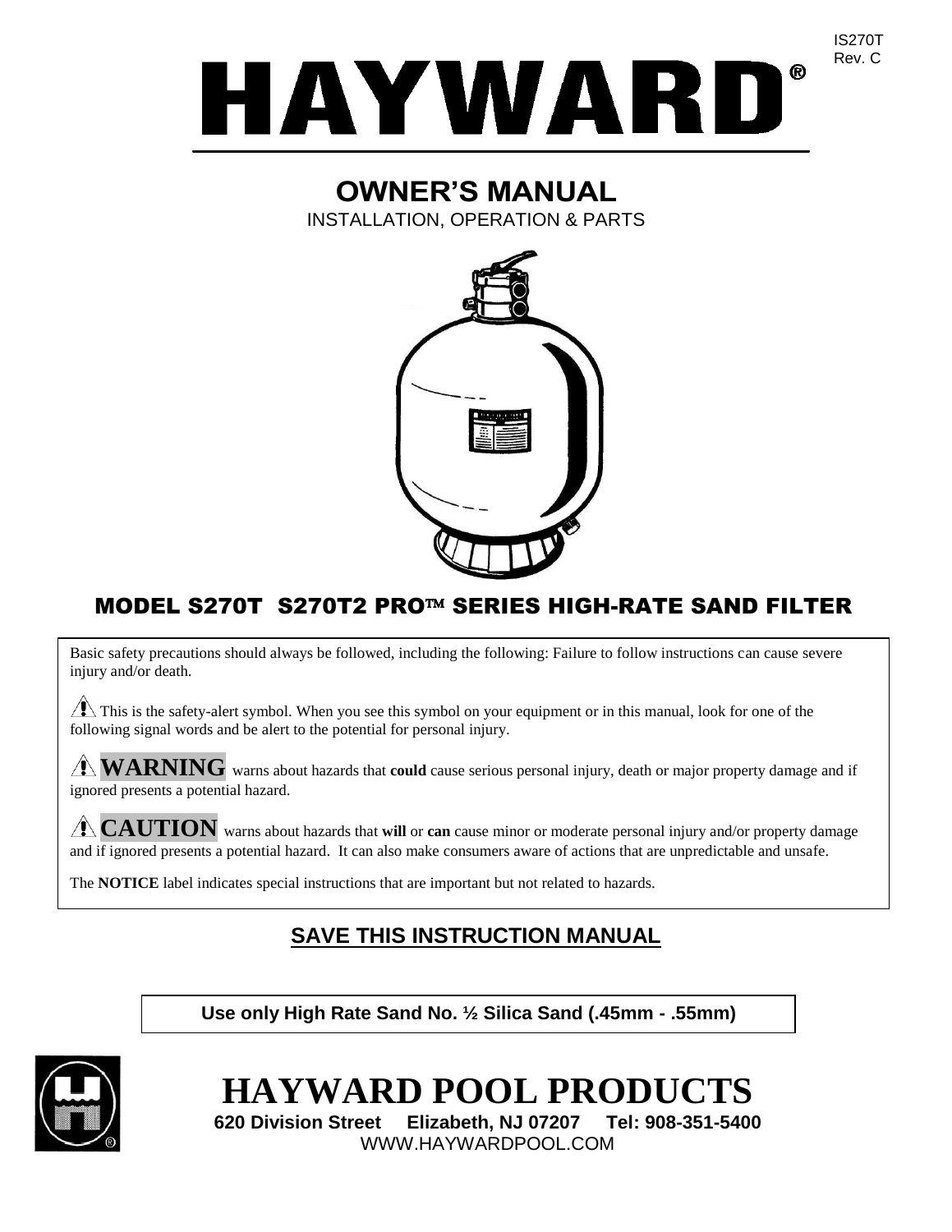

### - **WARNING** - **Read and follow all instructions in this owner's manual and on the equipment. Failure to follow instructions can cause severe injury and/or death**.



Suction in suction outlets and/or suction outlet covers which are, damaged, broken, cracked, missing, or unsecured can cause severe injury and/or death due to the following entrapment hazards:

**Hair Entrapment**- Hair can become entangled in suction outlet cover.

Limb Entrapment- A limb inserted into an opening of a suction outlet sump or suction outlet cover that is damaged, broken, cracked, missing, or not securely attached can result in a mechanical bind or swelling of the limb.

**Body Suction Entrapment**- A negative pressure applied to a large portion of the body or limbs can result in an entrapment.

**Evisceration/ Disembowelment** - A negative pressure applied directly to the intestines through an unprotected suction outlet sump or suction outlet cover which is, damaged, broken, cracked, missing, or unsecured can result in evisceration/ disembowelment.

**Mechanical Entrapment**- There is potential for jewelry, swimsuit, hair decorations, finger, toe or knuckle to be caught in an opening of a suction outlet cover resulting in mechanical entrapment.



#### **WARNING** - **To Reduce the risk of Entrapment Hazards:**

When outlets are small enough to be blocked by a person, a minimum of two functioning suction outlets per pump must be installed. Suction outlets in the same plane (i.e. floor or wall), must be installed a minimum of three feet (3') [1 meter] apart, as measured from near point to near point.

o Dual suction fittings shall be placed in such locations and distances to avoid "dual blockage" by a user.

- o Dual suction fittings shall not be located on seating areas or on the backrest for such seating areas.
- o The maximum system flow rate shall not exceed the flow rating of as listed on Table 2.
- o Never use Pool or Spa if any suction outlet component is damaged, broken, cracked, missing, or not securely attached.
- o Replace damaged, broken, cracked, missing, or not securely attached suction outlet components immediately.
- o In addition two or more suction outlets per pump installed in accordance with latest NSPI, IAF Standards and CPSC guidelines, follow all National, State, and Local codes applicable.
- o Installation of a vacuum release or vent system, which relieves entrapping suction, is recommended.

**WARNING – Failure to remove pressure test plugs and/or plugs used in winterization of the pool/spa from the suction outlets can result in an increase potential for suction entrapment as described above.**

**WARNING – Failure to keep suction outlet components clear of debris, such as leaves, dirt, hair, paper and other material can result in an increase potential for suction entrapment as described above.**

**WARNING – Suction outlet components have a finite life, the cover/grate should be inspected frequently and replaced at least every ten years or if found to be damaged, broken, cracked, missing, or not securely attached.**

**CAUTION – Components such as the filtration system, pumps and heater must be positioned so as to prevent their being used as means of access to the pool by young children.**

**WARNING – Never operate or test the circulation system at more than 40 PSI.**

**CAUTION – All electrical wiring MUST be performed by a qualified professional, and MUST conform to local codes and regulations.**

**WARNING – Never change the filter control valve position while the pump is running.**



**WARNING – Hazardous Pressure.** Pool and spa water circulation systems operate under hazardous pressure during start up, normal operation, and after pump shut off. Stand clear of circulation system equipment during pump start up. Failure to follow safety and operation instructions could result in violent separation of the pump housing and cover, and/or filter housing and clamp due to pressure in the system, which could cause property damage, severe personal injury, or death. Before servicing pool and

spa water circulation system, all system and pump controls must be in off position and filter manual air relief valve must be in open position. Before starting system pump, all system valves must be set in a position to allow system water to return back to the pool. Do not change filter control valve position while system pump is running. Before starting system pump, fully open filter manual air relief valve. Do not close filter manual air relief valve until a steady stream of water (not air or air and water) is discharged.



**WARNING – Separation Hazard.** Failure to follow safety and operation instructions could result in violent separation of pump and/or filter components. Strainer cover must be properly secured to pump housing with strainer cover lock ring. Before servicing pool and spa circulation system, filters manual air relief valve must be in open position. Do not operate pool and spa circulation system if a system component is not assembled properly, damaged, or missing. Do not operate pool and spa circulation system unless filter manual air relief valve body is in locked position in filter upper body.



**WARNING – Electrical** Ground motor before connecting to electrical power supply. Failure to ground pump motor can cause serious or fatal electrical shock hazard.

 $\sqrt{1}$  **WARNING** – Do NOT ground to a gas supply line.

## [WWW.HAYWARDPOOL.COM](http://www.haywardpool.com/) USE ONLY HAYWARD GENUINE REPLACEMENT PARTS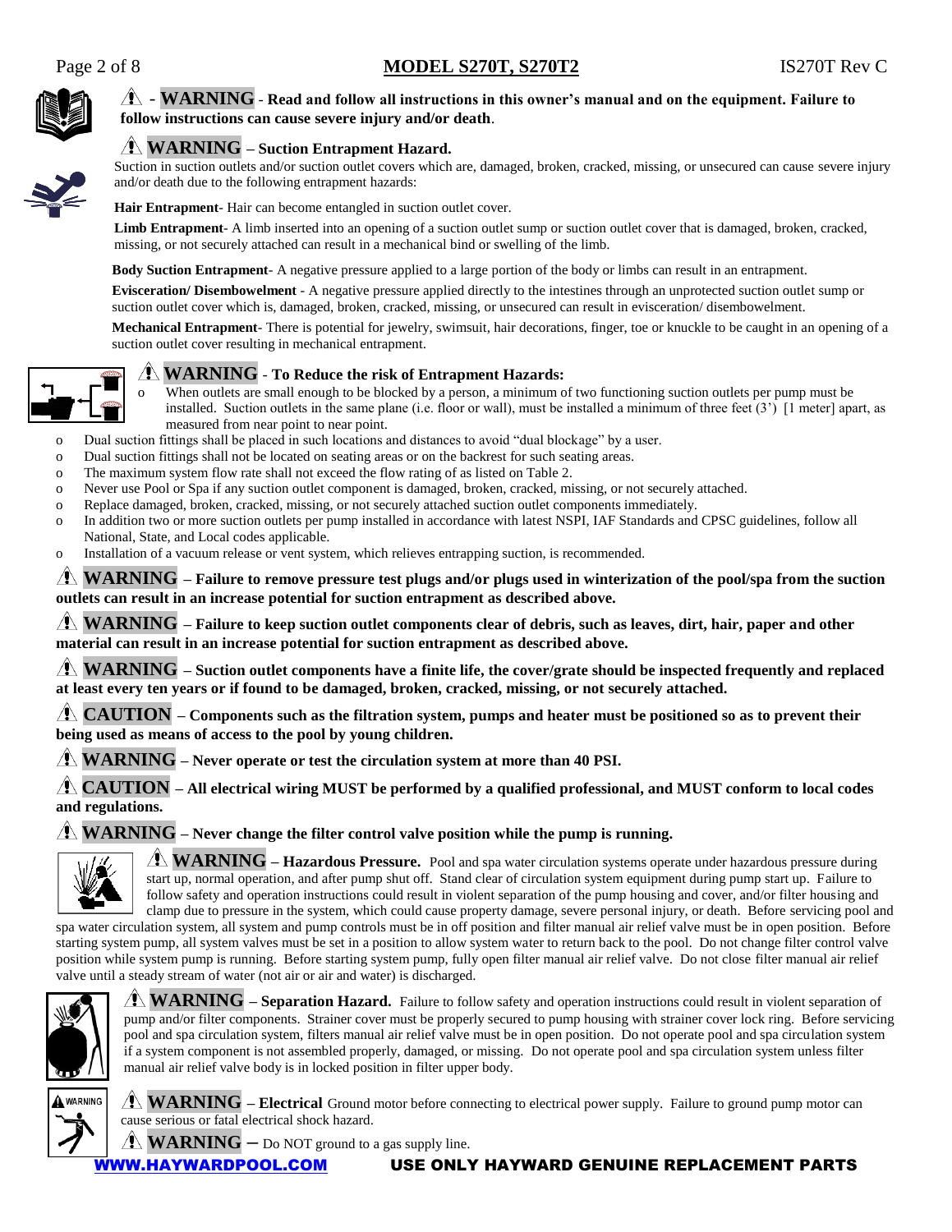# $\hat{A}$  **WARNING** – To avoid dangerous or fatal electrical shock, turn OFF power to motor before working on electrical connections.

**WARNING –** Failure to bond pump to pool structure will increase risk for electrocution and could result in injury or death. To reduce the risk of electric shock, see installation instructions and consult a professional electrician on how to bond pump. Also, contact a licensed electrician for information on local electrical codes for bonding requirements.

Your Hayward Pro Series high-rate sand filter is a high performance, totally corrosion-proof filter that blends superior flow characteristics and features with ease of operation. It represents the very latest in high-rate sand filter technology. It is virtually foolproof in design and operation and when installed, operated and maintained according to instructions, your filter will produce clear, sparkling water with only minimal attention and care.

## **HOW IT WORKS**

Your filter uses special filter sand to remove dirt particles from pool water. Filter sand is loaded into the filter tank and functions as the permanent dirt removing media. The pool water, which contains suspended dirt particles, is pumped through your piping system and is automatically directed by the patented filter control valve to the top of the filter tank. As the pool water is pumped through the filter sand, dirt particles are trapped by the sand bed, and filtered out. The cleaned pool water is returned from the bottom of the filter tank, through the control valve and back to the pool through the piping system. This entire sequence is continuous and automatic and provides total recirculation of pool water through your filter and piping system.

After a period of time, the accumulated dirt in the filter causes a resistance to flow, and the flow diminishes. This means it is time to clean (backwash) your filter. With the control valve in the backwash position, the water flow is automatically reversed through the filter so that it is directed to the bottom of the tank, up through the sand, flushing the previously trapped dirt and debris out the waste line. Once the filter is backwashed (cleaned) of dirt, the control valve is manually resequenced to Rinse, and then Filter, to resume normal filtering.

#### **INSTALLATION**

Only simple tools (screwdriver and wrenches), plus pipe sealant for plastic adapters, are required to install and/or service the filter.

- 1. The filter system should be installed, not more than 6 feet above pool water level, on *a level* concrete slab, very firm ground, or equivalent, as recommended by your pool dealer. Position the filter so that the piping connections, control valve and winter drain are convenient and accessible for operation, service and winterizing.
- 2. Assemble pump and pump mounting base, No. S160TPAK3 (if supplied) to the filter according to instructions packed with the base.
- 3. Loading sand media. Filter sand media is loaded through the top opening of the filter.
	- a. Loosen flange clamp and remove Filter Control Valve (if previously installed).
	- b. Cap internal pipe with sand shield to prevent sand from entering it. Be sure pipe is securely in place in bottom underdrain hub.
	- c. We recommend filling tank approximately 1/2 way with water to provide a cushioning effect when the filter sand is poured in. This helps protect the underdrain laterals from excessive shock. (Be sure the winter drain cap is

[WWW.HAYWARDPOOL.COM](http://www.haywardpool.com/) USE ONLY HAYWARD GENUINE REPLACEMENT PARTS

securely in place on drain pipe).

#### **NOTE: Check to confirm all laterals are in the down position before loading with sand. (See Figure A.)**

- d. Carefully pour in correct amount and grade of filter sand, as specified on Table 1. (Be sure center pipe remains centered in opening). Sand surface should be leveled and should come to within 6" of the top of the filter tank. Remove sand shield from internal pipe.
- 4. Assemble Filter Control Valve to filter tank.
	- a. Loosely pre-assemble both halves of the clamp with one screw and one nut, turning the nut 2 or 3 turns. Do not tighten. Wipe filter flange clean.
	- b. Insert Filter Control Valve (with valve/flange 0-ring in place) into the tank neck, taking care that the center pipe slips into the hole in the bottom of the valve. Install clamp around tank and valve flange and assemble second screw and nut. Tighten just enough so that the valve may be rotated on tank for final positioning.
	- c. Wrap two turns of Teflon pipe sealant tape manufactured for plastic pipe on the ¼" NPT male end of gauge. Carefully screw pressure gauge, into 1/4"NPT tapped hole in valve body. Do not over tighten.
	- d. Connect pump to control valve opening marked PUMP according to instructions. After connections are made, tighten valve flange clamp with screwdriver, tapping around clamp with screwdriver handle to help seat valve flange clamp.
- 5. Make return to pool pipe connection to control valve opening marked RETURN and complete other necessary plumbing connections, suction lines to pump, waste, etc.
- 6. Make electrical connections to pump per pump instructions.
- 7. To prevent water leakage, be sure winter drain cap is securely in place and all pipe connections are tight.

## **INITIAL START-UP OF FILTER**

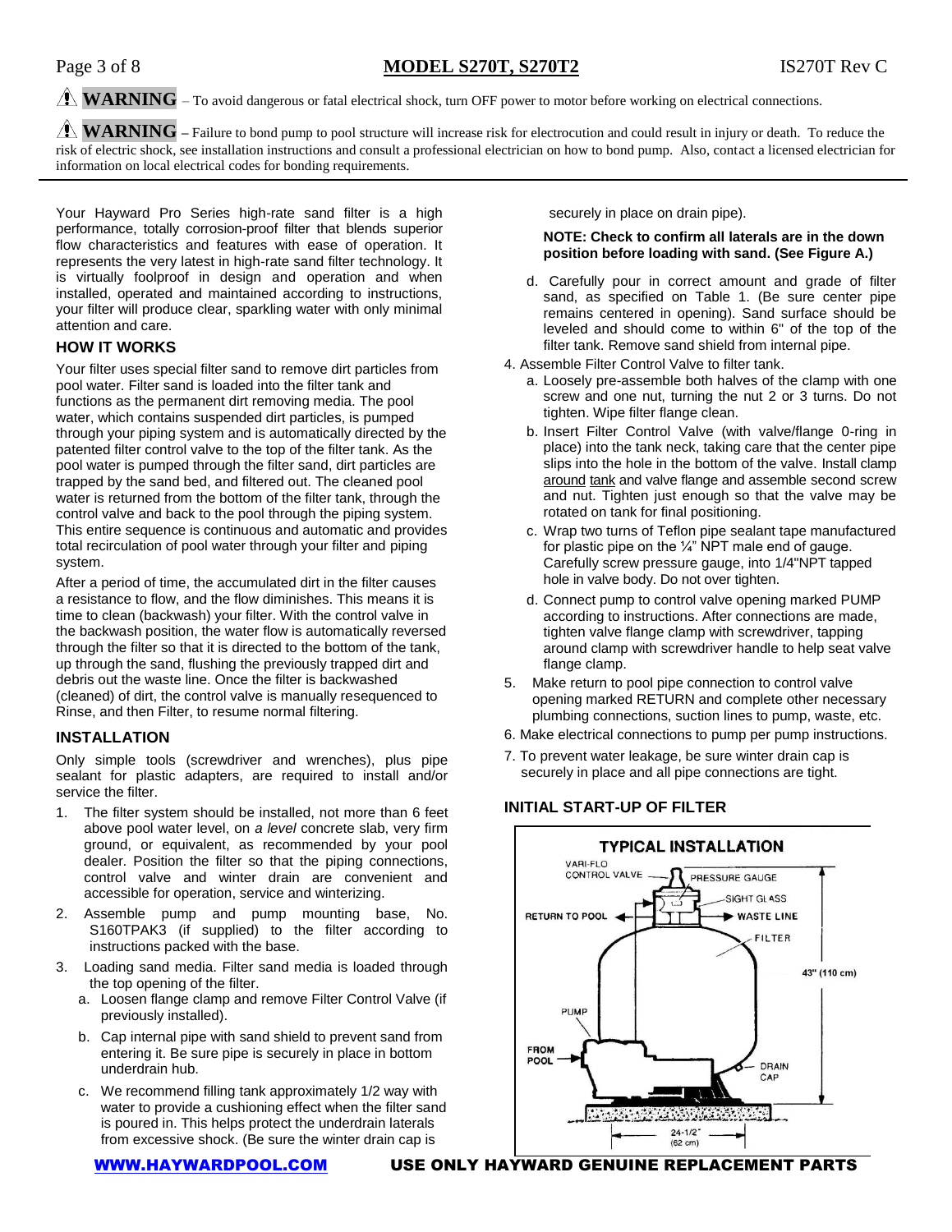- 1. Be sure correct amount of filter sand media is in tank and that all connections have been made and are secure.
- 2. Depress Vari-Flo control valve handle and rotate to BACKWASH\* position. (To prevent damage to control valve seal, always depress handle before turning.)
- 3. Prime and start pump according to pump instructions (be sure all suction and return lines are open), allowing the filter tank to fill with water.



## **WARNING: ALL SUCTION AND DISCHARGE VALVES MUST BE OPEN WHEN STARTING THE SYSTEM. FAILURE TO DO SO COULD CAUSE SEVERE PERSONAL INJURY.**

Once water flow is steady out the waste line, run the pump for at least 2 minutes. The initial back-washing of the filter is recommended to remove any impurities or fine sand particles in the sand media.

- 4. Turn pump off and set valve to RINSE position. Start pump and operate until water in sight glass is clear—about 1/2 to 1 minute. Turn pump off, set valve to FILTER position and restart pump. Your filter is now operating in the normal filter mode, filtering particles from the pool water.
- 5. Adjust pool suction and return valves to achieve desired flow. Check system and filter for water leaks and tighten connections, bolts, nuts, as required.
- 6. Note the initial pressure gauge reading when the filter is clean. (It will vary from pool to pool depending upon the pump and general piping system). As the filter removes dirt and impurities from the pool water, the accumulation in the filter will cause the pressure to rise and flow to diminish. When the pressure gauge reading is 8-10 PSI (0.55-0.69 BAR) higher than the initial "clean" pressure you noted, it is time to backwash (clean) the filter (see BACKWASH under Filter Control Valve Functions.)

**NOTE: During initial clean-up of the pool water it may be necessary to backwash frequently due to the unusually heavy initial dirt load in the water.**

## **KEEP SAFETY LABELS IN GOOD CONDITION AND REPLACE IF MISSING OR DAMAGED.**

#### **IMPORTANT: To prevent unnecessary strain on piping system and valving, always shut off pump before switching Filter Control Valve positions.**

To prevent damage to the pump and filter and for proper operation of the system, clean pump strainer and skimmer baskets regularly.

# **FILTER CONTROL VALVE FUNCTIONS**

**FILTER**—Set valve to FILTER for normal filtering. Also use for regular vacuuming.

**BACKWASH**—For cleaning filter. When filter pressure gauge rises 8-10 PSI (0.55-0.69 BAR) above start-up (clean pressure):

Stop the pump, set valve to BACKWASH. Start pump and backwash until water in sight glass is clear. Approximately 2 minutes or less depending on dirt accumulation. Proceed to RINSE.

**RINSE—**After backwashing, with pump off, set valve to RINSE. Start pump and operate for about 1/2 to 1 minute. This ensures that all dirty water from backwashing is rinsed out of the filter to waste, preventing possible return to the pool. Stop pump, set valve to FILTER, and start pump for normal filtering.

**WASTE—**To bypass filter for draining or lowering water level and for vacuuming heavy debris directly to waste. **RECIRCULATE**—Water is recirculated through the pool system, bypassing the filter.

**CLOSED**—Shuts off flow from pump to filter.

VACUUMING—Vacuuming can be performed directly into the filter. When vacuuming heavy debris loads, set valve to WASTE position to bypass the filter and vacuum directly out to waste.

## **WINTERIZING**

- 1. Completely drain tank by unscrewing drain cap at base of filter tank. Leave cap off during winter.
- 2. Depress Vari-Flo control valve handle and rotate so as to set pointer on valve top between any two positions. This will allow water to drain from the valve. Leave valve in this "inactive" position.

3. Drain and winterize pump according to pump instructions.

# **SERVICE** & **REPAIRS**

Consult your local authorized *Hayward* dealer or service center. No returns may be made directly to the factory without the expressed authorization of Hayward Pool Products, Inc.

# **PLEASE REALIZE.. .**

Pure, clear swimming pool water is a combination of two factors—adequate filtration and proper water chemistry balance. One without the other will not give the clean water you desire.

Your filter system is designed for continuous operation. However, this is not necessary for most swimming pools. You can determine your filter operation schedule based on your pool size and usage. Be sure to operate your filtration system long enough each day to obtain at least one complete turnover of your pool water.

To properly sanitize your pool, maintain a free chlorine level of 1 to 3 ppm and a pH range of 7.2 to 7.6. Insufficient chlorine or an out of balance pH level will permit algae and bacteria to grow in your pool and make it difficult for your filter to properly clean the pool water.

'NOTE: For new concrete or gunite pools, or where there is a large amount of plaster dust or debris—start filter in FILTER position (not BACKWASH) to prevent clogging of underdrain laterals.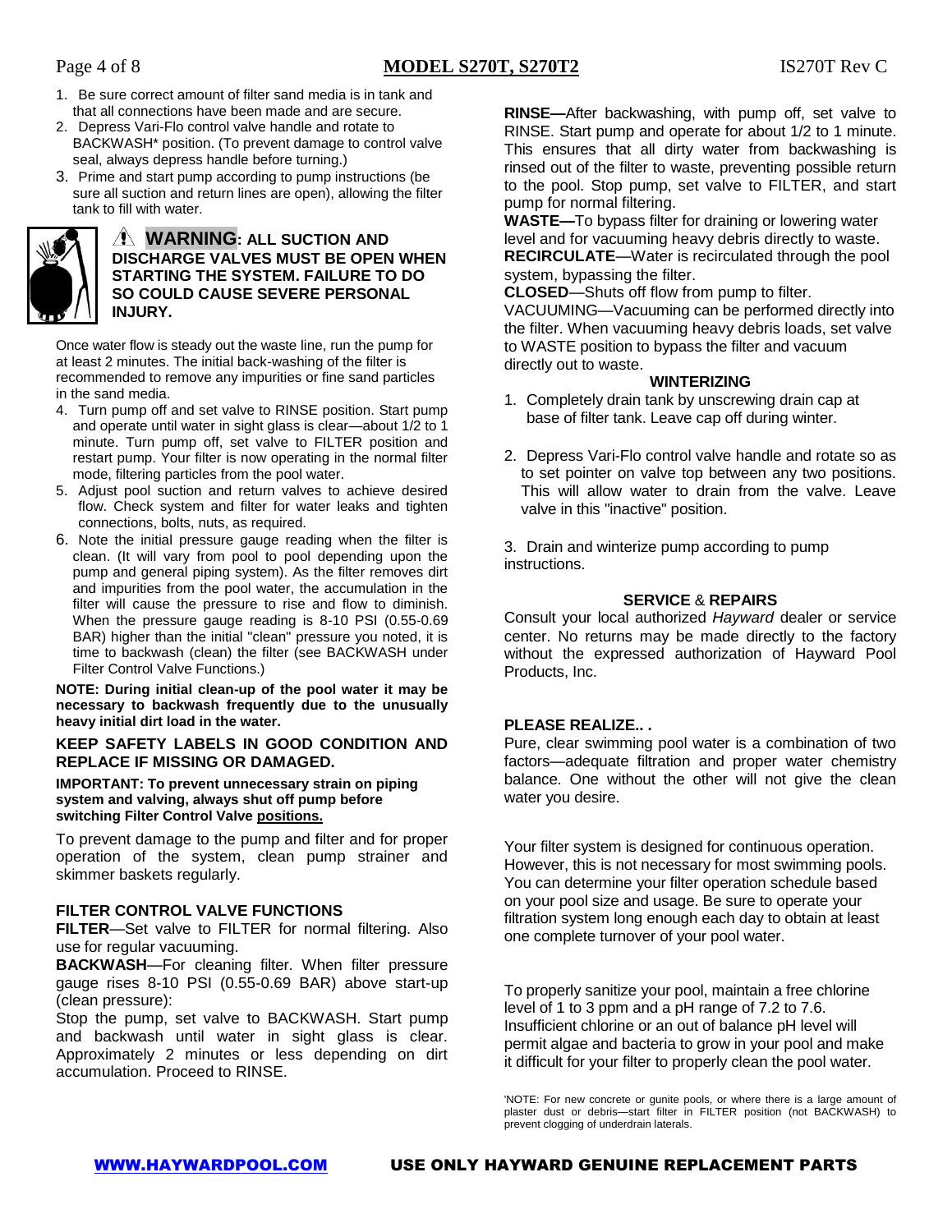# Page 5 of 8 **MODEL S270T, S270T2** IS270T Rev C

8

 $\boldsymbol{9}$ 

MODEL NUMBER EFFECTIVE FILTRATIO N AREA

MAXIMUM WORKING PRESSURE

|                   |                            | FT <sup>2</sup>  | M <sup>2</sup>                                           | PSI               | <b>BAR</b>   | <b>INCH</b>    | <b>MM</b> | <b>INCH</b> | MM         | FILTER SAND**                                   | LBS                 | KG  |
|-------------------|----------------------------|------------------|----------------------------------------------------------|-------------------|--------------|----------------|-----------|-------------|------------|-------------------------------------------------|---------------------|-----|
|                   | S270T, S270T2              | $\overline{3.7}$ | .35                                                      | 50                | 3.45         | 18             | 460       | 18          | 460        | $0.45 - 0.55$ mm                                | 350                 | 160 |
|                   |                            |                  |                                                          |                   |              | <b>TABLE 1</b> |           |             |            | ** Also known as No. 20 or No. 1/2 Silica Sand. |                     |     |
|                   | <b>Model S270T; S270T2</b> |                  | <b>PARTS</b>                                             |                   |              |                |           |             |            |                                                 |                     |     |
| <b>REF</b><br>No. | PART NO.                   |                  | <b>DESCRIPTION</b>                                       |                   | No.<br>REQ'D |                | 2         |             |            |                                                 |                     |     |
| 1                 | SP0714T                    |                  | 1 1/ <sub>2</sub> " Vari-Flo<br>Control Valve<br>(S240T) |                   | 1            |                |           |             |            | $\mathbf{1}$                                    |                     |     |
|                   | SP071620T                  |                  | 2" Vari-Flo Control<br><b>Valve (S240T2)</b>             |                   |              |                |           |             |            | $\mathbf{3}$                                    |                     |     |
| $\overline{2}$    | ECX270861                  |                  | Pressure Gauge                                           |                   | $\mathbf{1}$ |                |           |             |            |                                                 |                     |     |
| 3                 | GMX600F                    |                  |                                                          | Valve/Tank O-Ring | $\mathbf{1}$ |                |           |             |            | $\overline{\mathbf{A}}$                         |                     |     |
| 4                 | GMX600NM                   |                  | Flange Clamp                                             |                   | $\mathbf 1$  |                |           |             |            |                                                 | 5                   |     |
| 5                 | SX202S                     |                  | Sand Shield                                              |                   | $\mathbf{1}$ |                |           |             |            |                                                 |                     |     |
| $\,6$             | <b>SX270AA1</b>            |                  | Filter Tank with<br>Skirt, Drain &<br>Lateral Assy.      |                   | $\mathbf{1}$ |                |           |             |            |                                                 | 6<br>$\overline{7}$ |     |
| $\overline{7}$    | SX244DA                    | Assy             | <b>Folding Lateral</b>                                   |                   | $\mathbf{1}$ |                |           |             |            |                                                 |                     |     |
| 8                 | <b>SX240DN</b>             |                  | Lateral                                                  |                   | 10           |                |           |             | <b>IAC</b> |                                                 |                     |     |
| $\boldsymbol{9}$  | SX180LA                    |                  | Drain Cap Assy                                           |                   | 1            |                |           |             |            |                                                 |                     |     |

# SPECIFICATIONS

REQUIRED CLEARANCE MEDIA REQUIRED

SIDE | ABOVE | TYPE | AMOUNT





1

Stand (Skirt)

10 SX200J Filter Support

[WWW.HAYWARDPOOL.COM](http://www.haywardpool.com/) USE ONLY HAYWARD GENUINE REPLACEMENT PARTS

**FIGURE B**

10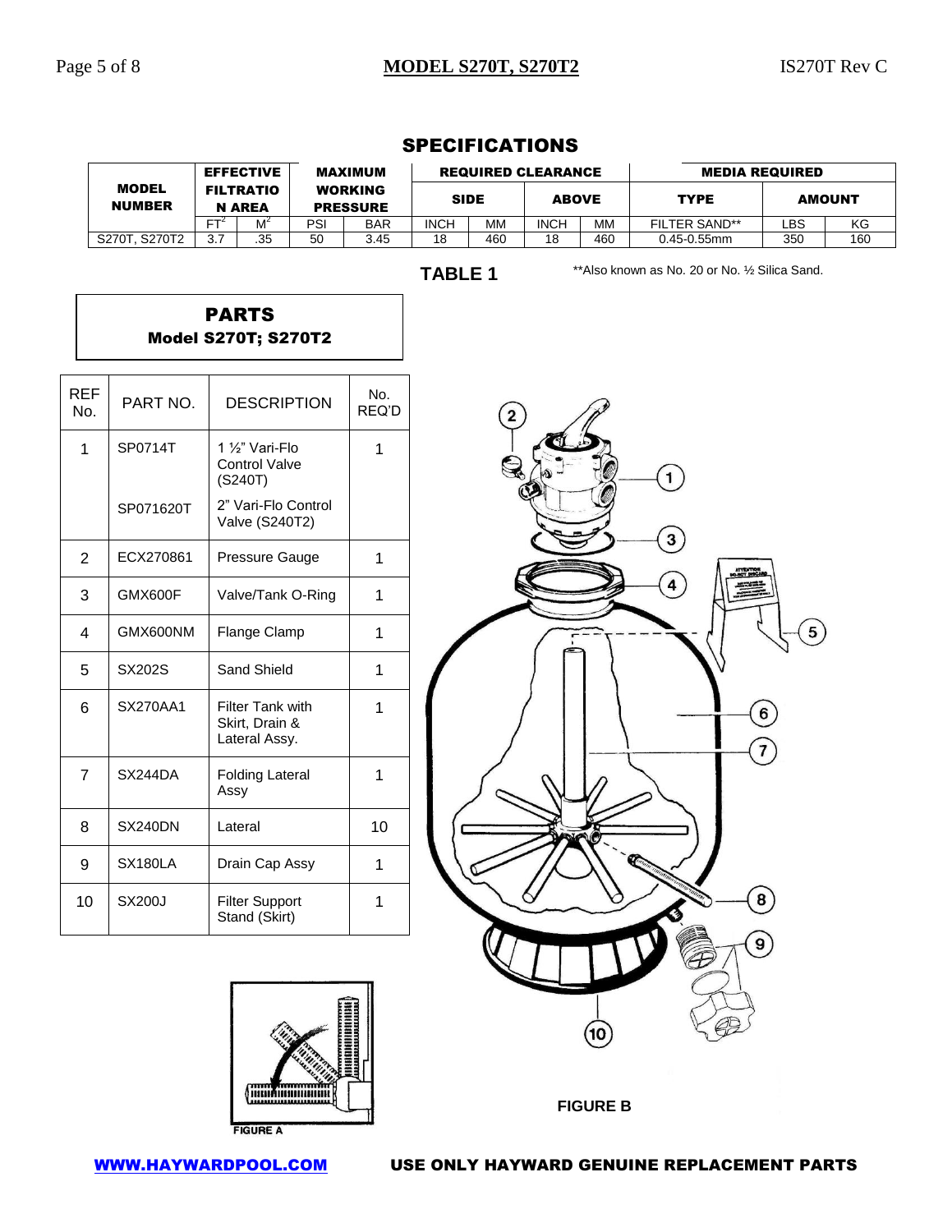#### MAXIMUM RECOMMENDED SYSTEM FLOW RATE BY PIPE SIZE Pipe Size Flow rate [mm] GPM [Liter/Min] Pipe Size Flow rate [mm] GPM [Liter/Min] Pipe Size Flow rate [mm] GPM [Liter/Min]  $1"$ [32] 20 [75]  $1\frac{1}{2}$ [50] [170] 45  $2\frac{1}{2}$ [75] 110 [415]  $1\frac{1}{4}$ " [40] 30 [110]  $2"$ [63] 80 [300] 3" [90] 160 [600] **TABLE 2**

# **PRODUCT REGISTRATION**

(Retain For Your Records)

DATE OF INSTALLATION \_\_\_\_\_\_\_\_\_\_\_\_\_\_\_\_\_\_\_\_

PURCHASED FROM \_\_\_\_\_\_\_\_\_\_\_\_\_\_\_\_\_\_\_\_\_\_\_

**MODEL S270T SERIAL NUMBER** 

**▲Retain this Warranty Certificate in a safe and convenient location for your records.** 

# **PROBLEM SOLVING LIST**

|               | <b>LOW WATER FLOW</b>                                                                | <b>SHORT FILTER CYCLES</b>                                                        | <b>POOL WATER WON'T CLEAR UP</b>                                                |
|---------------|--------------------------------------------------------------------------------------|-----------------------------------------------------------------------------------|---------------------------------------------------------------------------------|
| <b>REMEDY</b> | 1. Check skimmer and pump<br>strainer baskets for debris.                            | 1. Check for algae in pool and<br>superchlorinate as required.                    | 1. Check chlorine, pH and total<br>alkalinity levels and adjust<br>as required. |
|               | 2. Check for restrictions in<br>intake and discharge lines.                          | 2. Be sure chlorine and pH<br>levels are in proper range<br>(adjust as required). | 2. Be sure flow rate through<br>filter is sufficient.                           |
|               | 3. Check for air leak in intake<br>line (indicated by bubbles<br>returning to pool). | 3. Check surface of filter sand<br>for crusting or caking                         | 3. Operate filter for longer periods.                                           |
|               | 4. Backwash filter.                                                                  | (remove 1 " of sand if<br>necessary).                                             | 4. Be sure Vari-Flo valve is set<br>on "Filter" position.                       |

# **POOL CHEMISTRY GUIDELINES**

|                                               |                  | <b>ACTION REQUIRED TO CORRECT POOL CHEMISTRY</b> |                                                                                                      |  |  |
|-----------------------------------------------|------------------|--------------------------------------------------|------------------------------------------------------------------------------------------------------|--|--|
| <b>SUGGESTED POOL CHEMISTRY LEVELS</b>        |                  | <b>TO RAISE</b>                                  | <b>TO LOWER</b>                                                                                      |  |  |
| pH                                            | 7.2 to 7.6       | Add Soda Ash                                     | Add Muriatic Acid or Sodium Bisulphate                                                               |  |  |
| <b>TOTAL ALKALINITY</b>                       | 100 to 130 ppm   | Add Sodium Bicarbonate                           | Add Muriatic Acid                                                                                    |  |  |
| CHLORINE (UNSTABILIZED)                       | $0.3$ to 1.0 ppm | <b>Add Chlorine Chemical</b>                     | No action - chlorine will naturally dissipate                                                        |  |  |
| <b>CHLORINE (STABILIZED)</b>                  | 1.0 to 3.0 ppm   | <b>Add Chlorine Chemical</b>                     | No action - chlorine will naturally dissipate                                                        |  |  |
| <b>CHLORINE STABILIZER</b><br>(Cyanuric Acid) | 40 to 70 ppm     | Add Stabilizer                                   | Dilution - partially drain & refill pool with water<br>that has not been treated with Cyanuric Acid. |  |  |

# [WWW.HAYWARDPOOL.COM](http://www.haywardpool.com/) USE ONLY HAYWARD GENUINE REPLACEMENT PARTS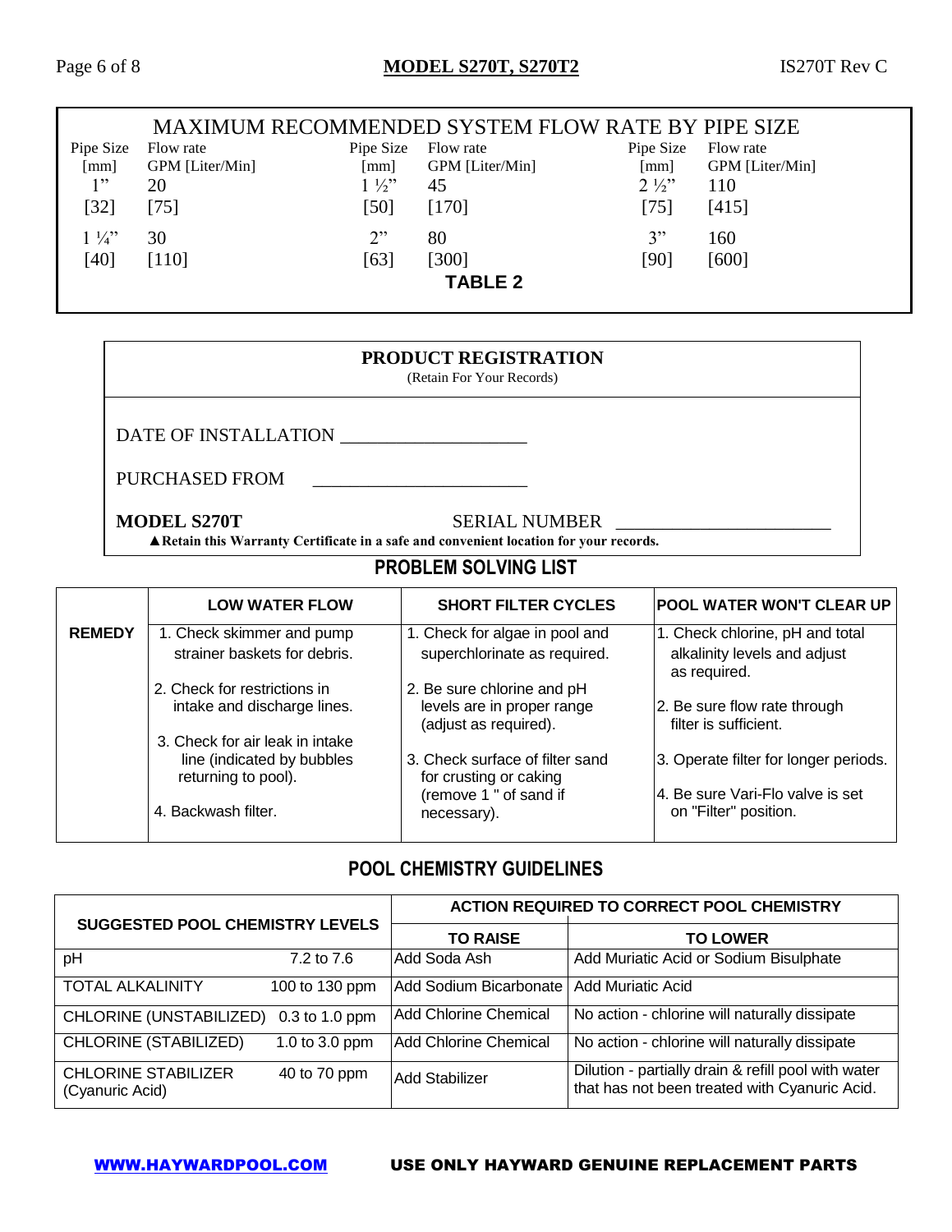| Page 7 of 8 |  |  |
|-------------|--|--|
|             |  |  |

| HAYWARD® LIMITED WARRANTY                                                                                                                                                                                                                                                                                                                                                                                                           |                                                                                   |  |  |  |  |
|-------------------------------------------------------------------------------------------------------------------------------------------------------------------------------------------------------------------------------------------------------------------------------------------------------------------------------------------------------------------------------------------------------------------------------------|-----------------------------------------------------------------------------------|--|--|--|--|
| This equipment was inspected before shipment from our plant. To original purchasers of this equipment,<br>Hayward Pool Products, 620 Division Street, Elizabeth, New Jersey, warrants its products free from defects in<br>materials and workmanship for a period of $\overline{ONE}$ (1) year from the date of purchase.                                                                                                           |                                                                                   |  |  |  |  |
| Parts which fail or become defective during the warranty period, except as a result of freezing, negligence,<br>improper installation, use, or care, shall be repaired or replaced, at our option, without charge, within 90 days<br>of the receipt of defective product, barring unforeseen delays.                                                                                                                                |                                                                                   |  |  |  |  |
| To obtain warranty replacements or repair, defective components or parts should be returned, transportation<br>paid, to the place of purchase, or to the nearest authorized Hayward service center. For further Hayward<br>dealer or service center information, contact Hayward customer service department. No returns may be made<br>directly to the factory without the express written authorization of Hayward Pool Products. |                                                                                   |  |  |  |  |
| To original purchasers of this equipment, Hayward Pool Products warrants its vacuum release systems to be<br>free from defects in materials and workmanship for a period of ONE (1) year from the date of purchase.                                                                                                                                                                                                                 |                                                                                   |  |  |  |  |
| Filters which become defective during the warranty period, except as a result of freezing, negligence,<br>improper installation, use or care, shall be repaired or replaced, at our option, without charge.                                                                                                                                                                                                                         |                                                                                   |  |  |  |  |
| All other conditions and terms of the standard warranty apply.                                                                                                                                                                                                                                                                                                                                                                      |                                                                                   |  |  |  |  |
| Hayward shall not be responsible for cartage, removal and/or reinstallation labor or any other such costs<br>incurred in obtaining warranty replacements.                                                                                                                                                                                                                                                                           |                                                                                   |  |  |  |  |
| The Hayward Pool Products warranty does not apply to components manufactured by others. For such<br>products, the warranty established by the respective manufacturer will apply.                                                                                                                                                                                                                                                   |                                                                                   |  |  |  |  |
| Some states do not allow a limitation on how long an implied warranty lasts, or the exclusion or limitation of<br>incidental or consequential damages, so the above limitation or exclusion may not apply to you.                                                                                                                                                                                                                   |                                                                                   |  |  |  |  |
| This warranty gives you specific legal rights, and you may also have other rights, which vary from state to<br>state.                                                                                                                                                                                                                                                                                                               |                                                                                   |  |  |  |  |
| *Supersedes all previous publications.                                                                                                                                                                                                                                                                                                                                                                                              | <b>Havward Pool Products</b><br><b>620 Division Street</b><br>Elizabeth, NJ 07207 |  |  |  |  |



# **Mail to**: **Hayward Pool Products, 620 Division Street, Elizabeth, NJ 07207, Attn: Warranty Dept. Warranty Registration Card**

| Name                                          | <b>Years pool has been in service</b> $\Box$ less than $1 \Box 1-3 \Box 3-5 \Box 5-10$                                                                                                                                         |
|-----------------------------------------------|--------------------------------------------------------------------------------------------------------------------------------------------------------------------------------------------------------------------------------|
|                                               | Purchased from: Note and the set of the set of the set of the set of the set of the set of the set of the set of the set of the set of the set of the set of the set of the set of the set of the set of the set of the set of |
| City State Zip                                | Company name                                                                                                                                                                                                                   |
|                                               |                                                                                                                                                                                                                                |
|                                               | $City$ $City$ $Step$ $Line$ $Zip$                                                                                                                                                                                              |
|                                               | Please send me more information on these other                                                                                                                                                                                 |
| $\Box$ New Installation<br>$\Box$ Replacement | products from Hayward:                                                                                                                                                                                                         |
| <b>Type of In-Ground Pool:</b>                | $\Box$ Light<br>$\Box$ Filter $\Box$ Automatic Pool Cleaner<br>$\Box$ Pump                                                                                                                                                     |
| $\Box$ Vinyl $\Box$ Fiberglass $\Box$ Gunite  | $\Box$ Chlorinator<br>$\Box$ Skimmer<br>$\Box$ Heater $\Box$ Heat Pump                                                                                                                                                         |
|                                               | $\Box$ Salt/Chlorine Generator $\Box$ Controls                                                                                                                                                                                 |
|                                               |                                                                                                                                                                                                                                |

#### [WWW.HAYWARDPOOL.COM](http://www.haywardpool.com/) USE ONLY HAYWARD GENUINE REPLACEMENT PARTS